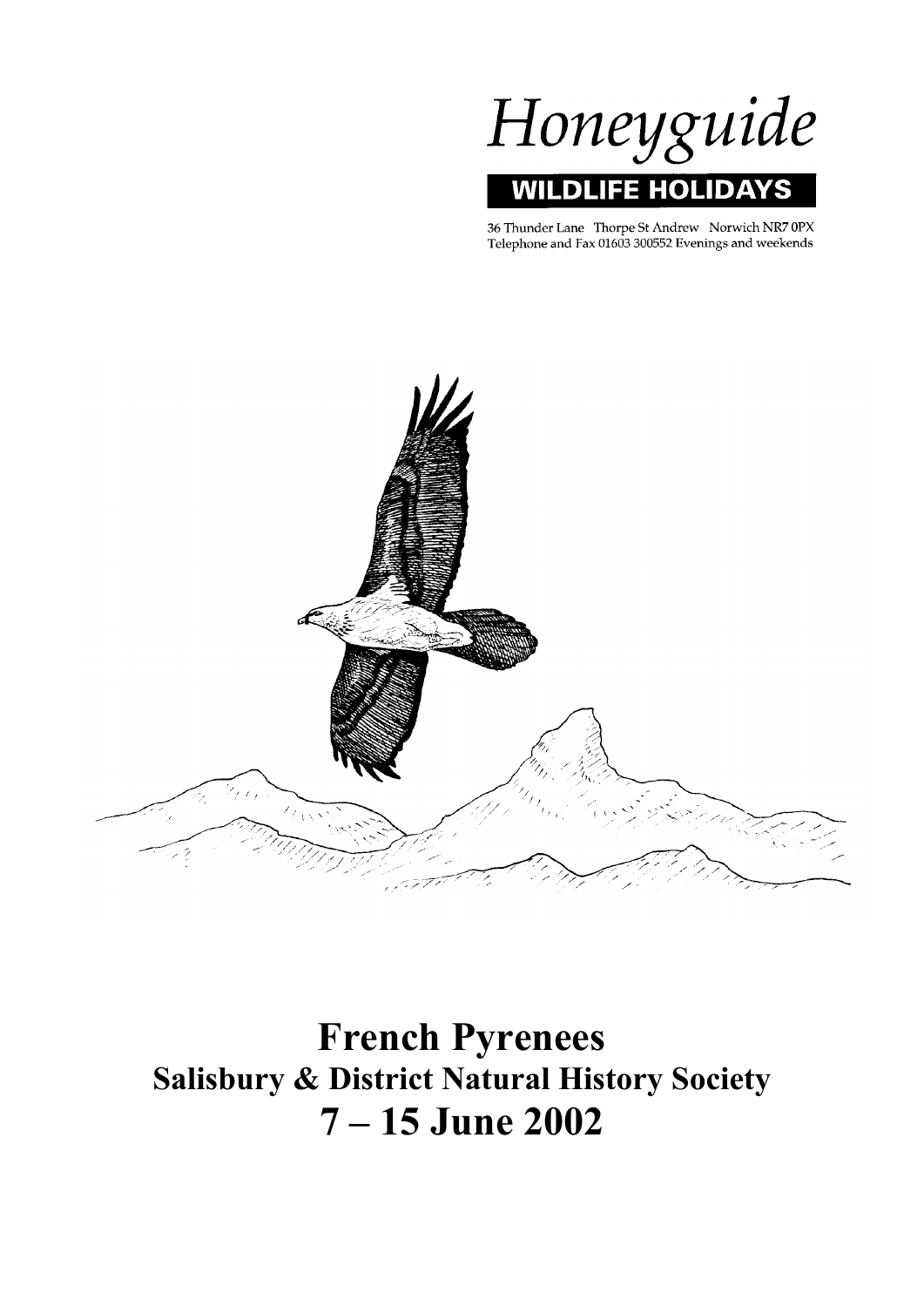#### **French Pyrenees Salisbury and District Natural History Society 7 – 15 June 2002**

**Participants** Rosemary and Gerald Nicholls

Diana Forbes

Ted Sansby

Patricia Dashwood Elisabeth Richmond

Donald and Rita Scarfe

Jim and Brenda Wade

June Hodkinson Audrey Lovett

Marigold Woolley Joan Tripp

Joan Cook Betty Robinson

Ailsa McKee Susan Thornton

Grace Hickman Pamela James

Margaret Pragnell Jean Carroll

Leaders Rob Macklin Kathy Archibald

Driver Dale Newton

Report written by Rob and Kathy Macklin. Ferns complied by Gerald Nicholls. *Illustrations by Rob Hume. Cover: lammergeier*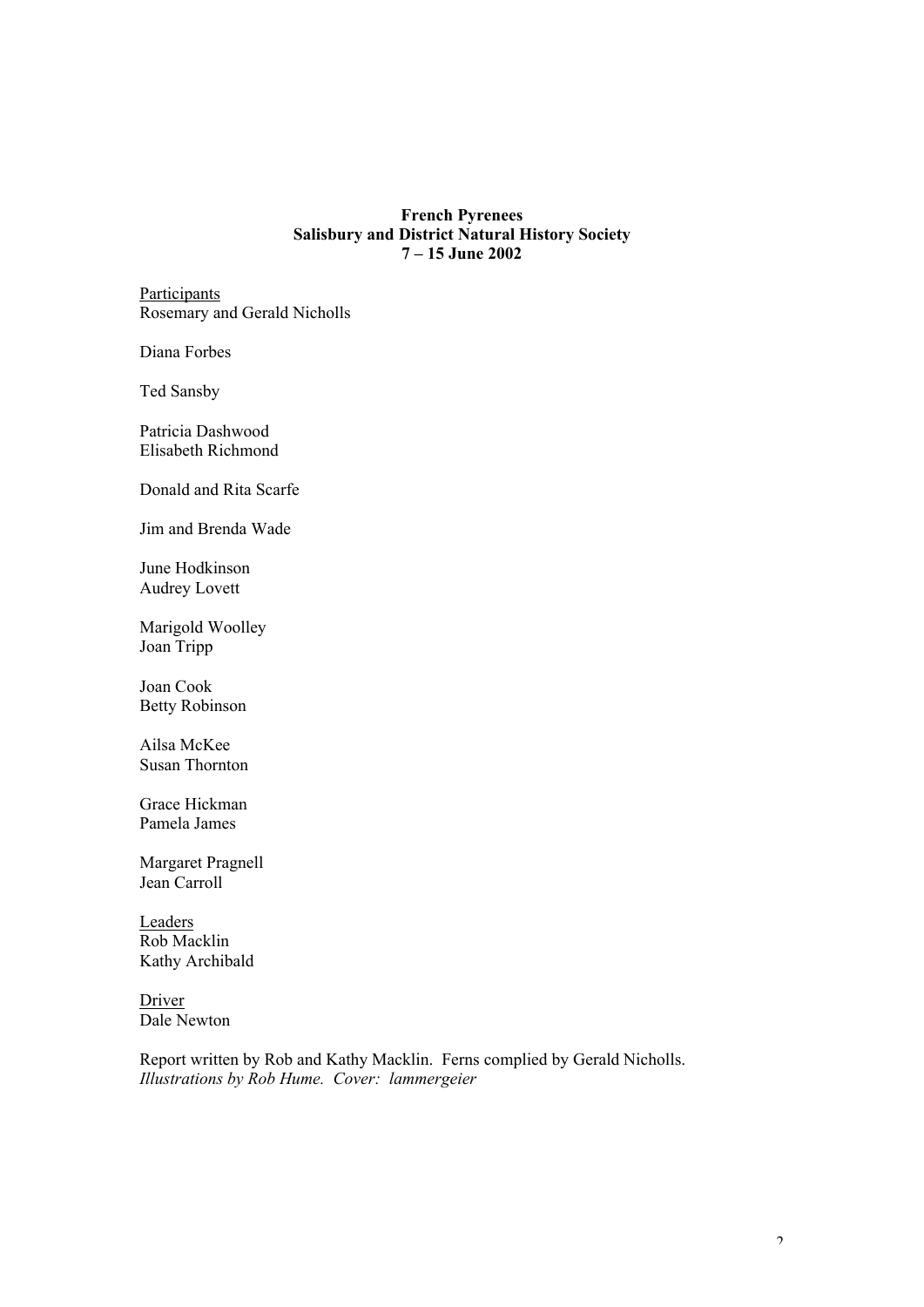### **Summer in the French Pyrenees 7 – 15 June 2002**

### **Friday June 7th** – **The Journey**

Cloudy and grey skies at Gatwick airport and the bad news that Diana had left her passport back at her house near Salisbury. Diana immediately set off home to retrieve it and we all hoped she would join us later. Toulouse was pleasantly warm and sunny. We collected our three minibuses and were soon on our way to Gèdre after managing to find our way out of the airport and the through the town of Blagnac! As we left Toulouse we spotted both yellow-legged and black-headed gulls on roadside water bodies plus several buzzards and black kites over the adjacent farmland. We hoped to find somewhere for lunch and settled on a rather up-market motorway service station at Aire de Comminges. We had a very close sighting of a hunting black kite here and Dale found a stunning poplar hawk-moth. After photographs, we repositioned him on one of the many tulip trees, which were just coming into flower.

We resumed our drive towards Gèdre feeling quite refreshed and further birds seen included three hoopoes plus several jackdaws, magpies and crows. The scenery became more and more stunning and the drive more and more hairy! We arrived at the Breche de Roland hotel in Gèdre in late afternoon to be greeted by Odile and soon settled into our rooms. Serins were singing from the neighbouring trees and Rob was lucky enough to see a lammergeier drifting under low cloud above the hotel. The low cloud soon turned into persistent rain from late afternoon, which did not bode well for the following day. The four-course meal was excellent, the staff very attentive, and the wine freely flowing!

#### **Saturday June 8th – Gavarnie, Heas Valley and Barrage des Gloriettes**

Our worst fears were confirmed with heavy rain falling at Gèdre in the morning – even so, house martins, crag martins and swifts were hunting for the few insects available in the valley. We decided to head up to Gavarnie to investigate the National Park centre, hoping that the rain would soon stop. As we pulled in to the village the rain turned into snow and the few cars leaving were absolutely covered! We walked up to the centre but it was closed (open on weekdays but closed at weekends – bizarre). The wall opposite the centre came in for close scrutiny with some members of the group getting to grips with some of the saxifrages, and the delightful fairy foxglove. Up to 100 meadow pipits had been grounded by the foul weather, our first griffon vulture drifted through the low cloud and four red-billed choughs flew over. As it was so cold we found a bar in the village for hot chocolates and coffees – very welcome indeed.

After coffee the snow began to abate so we decided to have a look at the lower reaches of Gavarnie; at least three black redstarts and a song thrush were singing in the village and a mistle thrush was taking food into the trees for a hungry brood. As we walked along the river we were very fortunate to get close views of a female red-backed shrike that then flew across the road to join a resplendent male perched up in the top of a small pine tree. Both garden warblers and blackcaps were seen singing from the scrub along the river, several wheatears were feeding around two donkeys in one of the meadows and a singing male cirl bunting showed himself briefly before skulking in the scrub out of view.

Flowers were difficult to identify as they were bowed under a sprinkling of snow, but we could still detect masses of gorgeous Pyrenean hyacinth in the meadows and dusky cranesbill along the river, among other delights. As the low cloud began to lift, alpine choughs and two kestrels drifted past, a peregrine skimmed along the high ridge and the first of many lammergeiers loomed into view above us. Perhaps the highlight here was the sight of an adult dipper feeding two juveniles on the river, giving everyone very good views.

As it had stopped raining we drove back from Gavarnie and up to the Barrage des Gloriettes; 1668 metres above sea level. We stopped below the barrage or dam and were rewarded by masses of birdseye primrose, butterworts and broad-leaved marsh orchids in the snow-melt. By this time we were getting some sunny periods but it was still very cold. Up to 10 griffon vultures circled the surrounding peaks with two ravens but the stars of the show were three adult lammergeiers, flying low along the face of the mountains, showing off their bright orange underparts to great effect. Water pipits, wheatears and black redstarts were all breeding at this height and a male yellowhammer also put in an appearance. Susan found a rock bunting and some of the group were lucky enough to see a salamander that Ted spotted in a little rivulet of snow-melt. Our last short drive was up to the dam and a short walk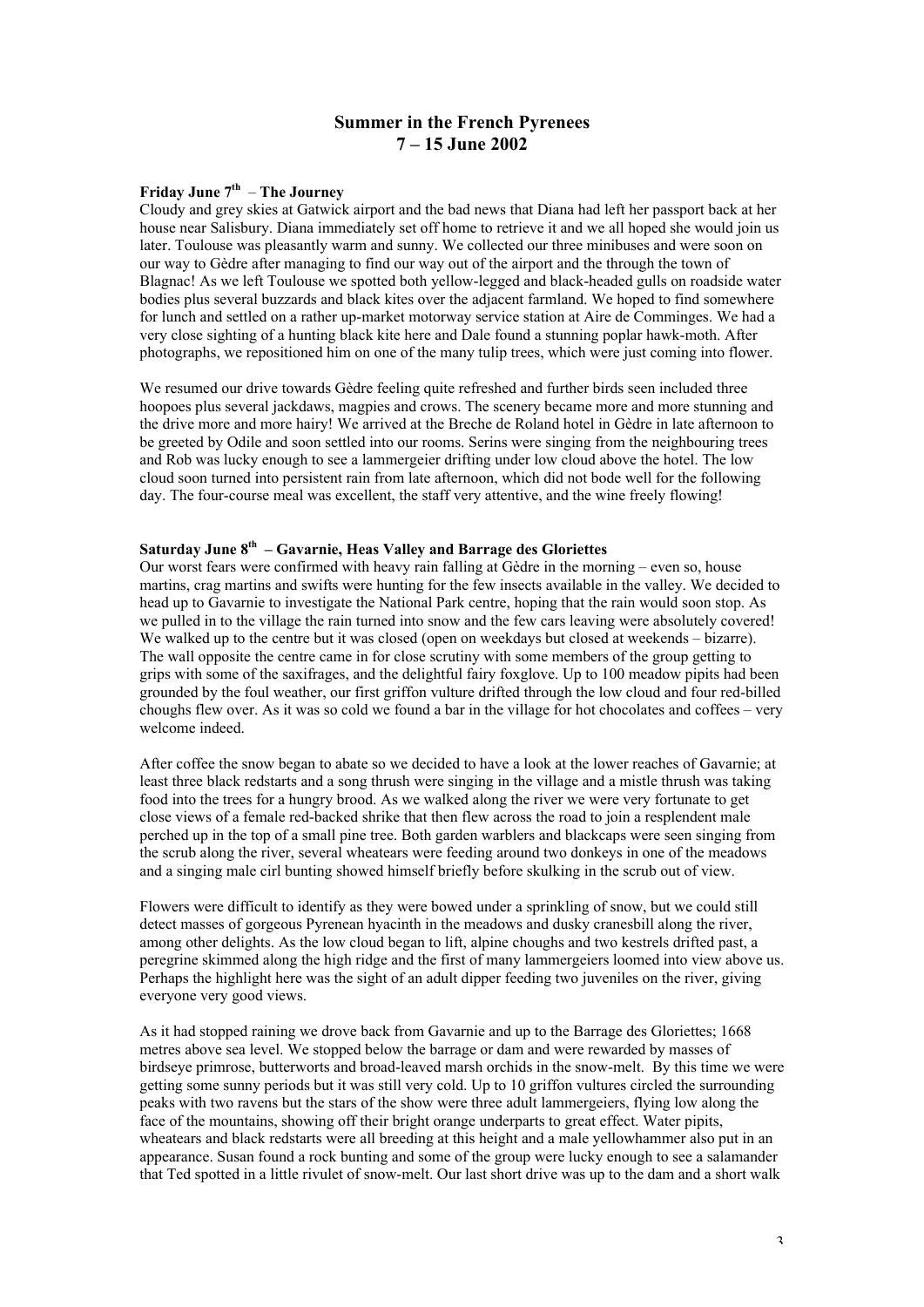across the concrete sill; the wind was very chilly up here although that did not stop a couple of marmots from calling furiously across the slopes.

We warmed up with a well-earned cup of tea in the bar before dinner. Just as we were enjoying another super meal, Diana arrived – taxi driver in tow – with quite a tale to tell! We were all very pleased – and impressed! – to see her.

#### **Sunday June 9th – Col du Soulor & Valle d'Arrens**

Another day that dawned with low cloud and a little rain in the air, not particularly what the doctor ordered. Before we left we heard the usual serins singing around the hotel and the first sparrowhawk of the trip flew across the valley. Our journey today took us northwest to the foothills of the French Pyrenees around the Valle d'Arrens. We made a brief stop in Luz St. Sauveur to visit the pharmacy among other things and noted grey wagtail and singing goldfinch in the town with a red kite overhead.

We then drove north to the town of Argelès-Gazost before heading west towards the Col du Soulor; we were fortunate that this high point was open as the nearby Col d'Aubisque was firmly closed. Two red kites were seen along the way before we arrived at the Col to find the coffee bar gratifyingly open with a roaring wood burner on the go! We strolled along the road in amazement at the fabulous displays of flowers all the way; masses of early-purple orchids, spring and trumpet gentians, *sheets* of birdseye primrose and butterworts in the wet flashes, and all sorts of lady's mantles and speedwells.

The first butterflies of the trip – greenveined white, clouded yellow and small heath – struggled to find enough warmth



to fly. At least 10 griffons were at the colony here, a raven was seen carrying a large white blob (still don't know what that was) and another peregrine flew over. Unbelievably yet another two lammergeiers flew low over the road as we walked back to the buses. We had lunch in the buses, although a few hardy souls sat outside, before moving off to the Valle d'Arrens.

The Valle d'Arrens proved to be popular with weekend trippers but this did not spoil our enjoyment of the area. We parked the buses by the lake and proceeded to explore the area. The first of many saxifrages spilling out of the rocks turned out to be paniculate saxifrage while both small tortoiseshell and small white butterflies were on the wing. Two dark spots in the sky then came nearer and turned out to be golden eagles soaring over a nearby peak. Later in the afternoon we saw one of them much closer when a pair of breeding kestrels was mobbing them; the difference in size was quite remarkable!

Our intended walk up into the woods was curtailed by the abundance of plants everywhere. We found a very photogenic patch of Pyrenean thistle, along with spiked Pyrenean speedwell and alpine toadflax. Ted and Rob examined the fabulous columbines and discovered, to our disappointment, that they are in fact common, rather than Pyrenean columbines. Patricia found a wonderful specimen of Pyrenean snakeshead fritillary, then we crossed a bridge below a spectacular waterfall into the meadow on the other side of the reservoir. There were many fragrant orchids in here, Pyrenean lousewort, and alpine rose as well as alpenrose.

At least six crag martins were searching for insects over the lake, we had good views of coal tit and blackcap but the only woodpecker located was a green woodpecker, calling from the surrounding forest. As we returned to the buses yet another lammergeier drifting along the rock face brought a splendid end to a long day.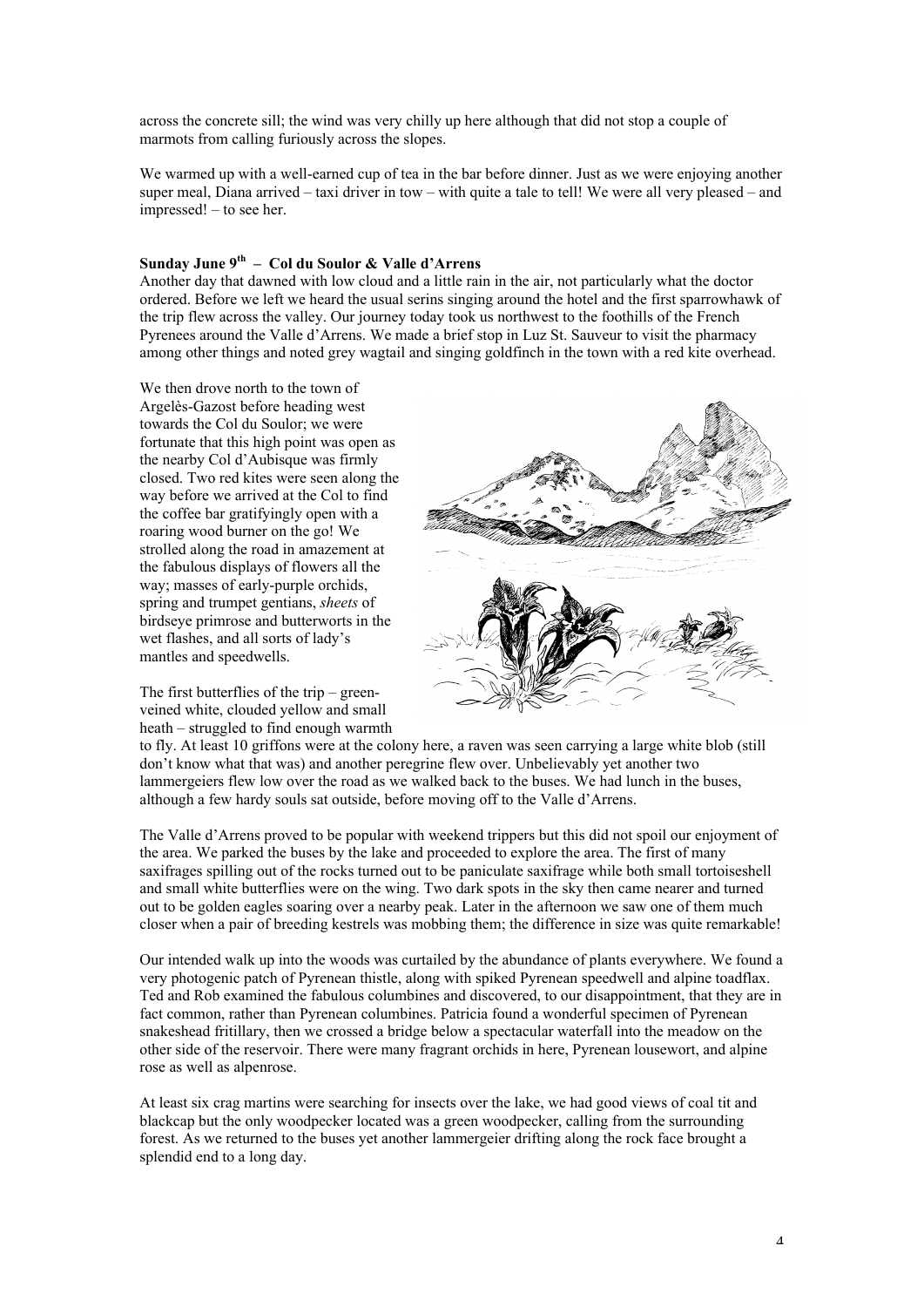### **Monday June 10th – Port de Boucharo & The Ossoue Valley**

The weather forecast proved incorrect today and our day began in bright sunshine after early low cloud. Before starting off we picked up singing serins at the hotel as well as blue tit, wren and our first male bullfinch. As conditions seemed set fair we decided to head for one of the highest points in the Pyrenees at the Port de Boucharo. Unfortunately the road was closed a few kilometres from the very top and we had to content ourselves with exploring the roadside. It was spectacular up here – bright, clear, crisp and quiet, with incredible views down across the snow-covered peaks. The snow was very deep beside the road, with 10-foot cliffs where it had been ploughed. Water pipits and wheatears were singing and displaying well and we were surprised to find two linnets at such a height. A minimum of seven griffon vultures soared around the peaks but most attention was focused on several marmots that provided very close views. Beautiful pink entire-leaved primroses were growing out of the snow, and Rita found catsfoot and chamois cress. We then moved down the road a little way to search for alpine snowbell but were unlucky in this respect. We did however get excellent views of a griffon vulture perched up on a nearby rock and while hunting for flowers picked up more butterflies such as orange tip, swallowtail and dingy skipper.

As it was still a little chilly up here we returned to Gavarnie for a welcome cup of coffee before having lunch in the sunshine in the Ossoue valley. The afternoon sunshine certainly brought out more butterflies with wood white, green hairstreak, brown argus and painted lady all on the wing. As we were eating, a golden eagle flew low over the valley carrying prey and being mobbed by a carrion crow. After lunch we drove further up the valley and parked near the Naturetrek bus. Early excitement was generated by a splendid male rock thrush, which Patricia spotted on nearby rocks, seemingly oblivious to a helicopter that was taking materials in and out of the valley. The male then disappeared but was promptly replaced by the duller female, which we finally managed to get into the telescope for all the group to see.

We then walked out into the meadows to explore the wet flashes and nearby slopes; the slopes were covered in narcissus-flowered anemone as well as many trumpet gentians. A couple of kestrels and a peregrine were seen along the mountain ridges, two ravens 'cronked' their presence and Gerald found another pair of red-backed shrikes. One or two of the group then saw a couple of dippers flitting along the valley stream.

On the way back out of the valley we stopped at a known lammergeier nest site; we were not able to see the young in the nest but were very fortunate to see an ochre-coloured adult drift along the ridge and drop straight into the nest. Susan then found some very brightly coloured moth-like insects that on reflection turned out to be of the insect family Ascalaphidae and were probably *Ascalaphus libelluloides*.

Back at the hotel a short-toed eagle and a buzzard over the nearby hills enlivened a welcome early evening beer – a splendid end to a marvellous day.

#### **Tuesday June 11th – Cirque de Gavarnie**

A very warm day in prospect with the sun shining and the weather set fair for our 'official' visit to the world famous Cirque de Gavarvie. The Naturetrek team put us onto a group of citril finches within the town and careful searching of the area produced seven birds with another five further up the track. A pair of red-backed shrikes here was probably the same pair we saw on the previous Saturday.

What a difference a couple of days made with warm conditions and butterflies coming onto the wing as the day warmed up. The first meadows, with their profusion of Pyrenean violets, were alive with clouded Apollos. Walking up through the woods we met a British group who had spotted several Pyrenean chamois, or isards, in the distance. Even through binoculars they were still just specks against the snow but became identifiable in the telescopes as they rested below the stunning cirque.

We came out of the woods into a glorious area of open meadows, stretching right up to the sheer cirque. We made camp amongst carpets of alchemilla-leaved cinquefoil and had lunch before exploring the scrub and grassland. Some plants were in short supply as cattle had already been through the area grazing off anything edible. What a shame the mountain larkspur was not yet in flower – it would be worth coming back just to see that. Ramonda grew in rock-crevices, with matted globularia below – very beautiful. Gerald identified the first Queen of Spain fritillary and two brown butterflies were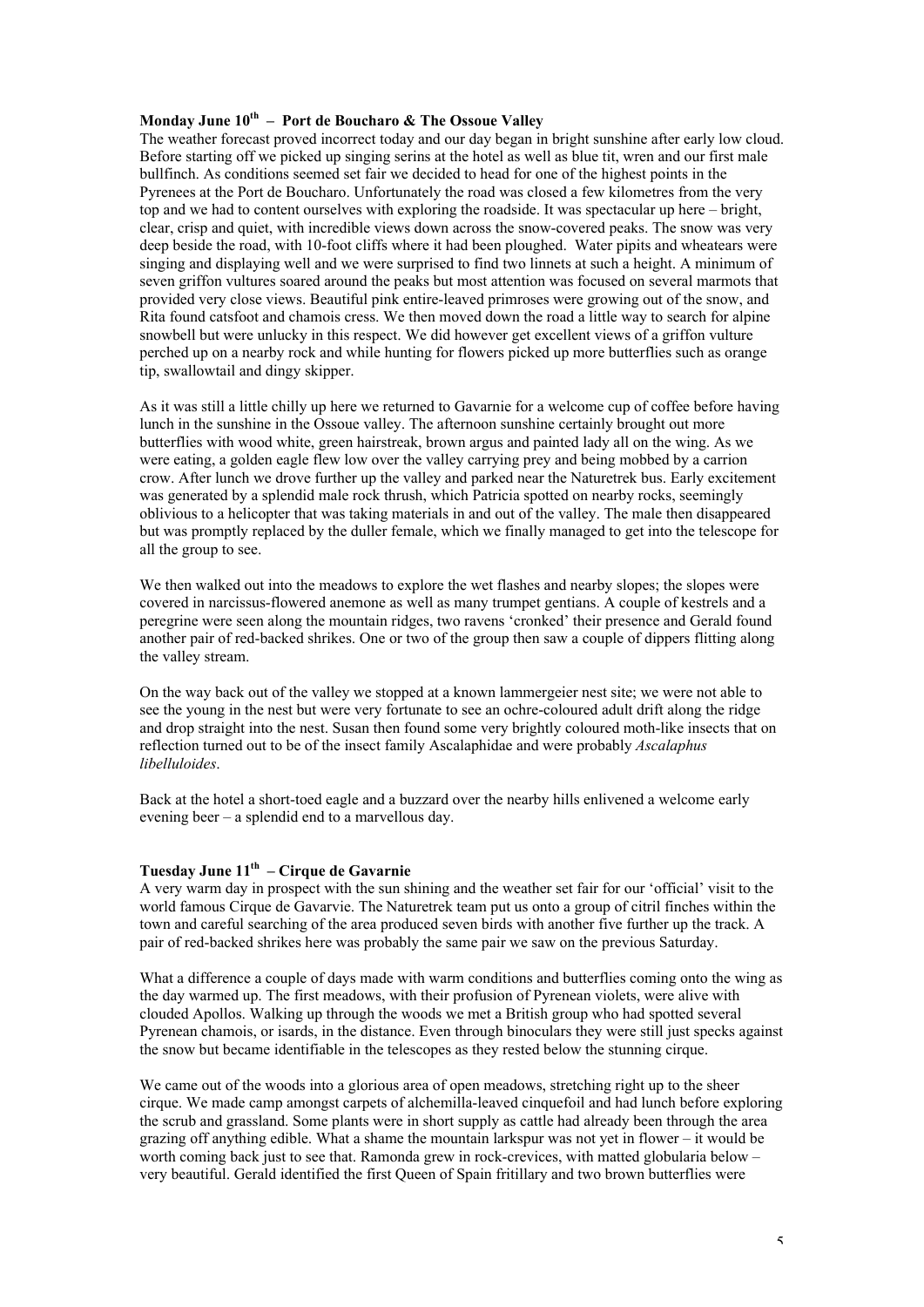identified as Piedmont ringlet and large wall brown. A large white type flew swiftly across the clearing and was identified as a black-veined white, widespread in the UK in the 19<sup>th</sup> century but now sadly extinct!

Birds of prey then became more apparent overhead with two buzzards soaring over the woods, at least three griffon vultures drifting along the ridge and yet another lammergeier putting in an appearance! This was turning out to be a holiday full of lammergeiers! Other birds on the wing included just one alpine swift, singing goldcrests and several breeding water pipits. We continued to search for butterflies, finding a brilliant adonis blue and several Duke of Burgundy fritillaries before finally catching a very elusive pearl-bordered fritillary. As we clambered along the slopes we came upon a huge wood ants' nest and watched the ants moving along their very own motorway with all sorts of booty. A somewhat worn fritillary turned out to be a small pearl-bordered fritillary and several Camberwell beauties were on the wing flying together in the woodland clearings.

As the afternoon came to a close we re-assembled at the lunch spot where a golden eagle was being harassed by two ravens; as if this wasn't enough, Dale spotted a fantastic black woodpecker which flew over the meadows giving us all really good views – amazing! As we left, there was an ominous rumble and roar, and we actually saw an avalanche high up in the cirque. Jim saw a rock bunting on the edge of the village – one of the species that eluded most of the group.

#### **Wednesday June 12th – Vallée de la Glare & Col de Tourmalet**

Another hot day was in prospect as we boarded the buses for the trip to the 'wallcreeper site' in the Vallée de la Glare. Our first stop though was at a splendid stone bridge just below the village of Gèdre where Rosemary and Gerald had spotted some magnificent Pyrenean saxifrage in flower and was this worth the stop. They were absolutely magnificent growing out of the overhanging rocks and the cameras were clicking away merrily – round-leaved restharrow was also found in flower here. Our next stop was at Luz St. Sauveur to change some euros. Many swifts were screeching over the town and collared doves called in the square.

We arrived at the valley to find the track alongside the river in reasonably good condition, which allowed us to drive a good way towards the site. Around half of the group pottered leisurely amongst the meadows beside the stream, finding many more flowers and watching Camberwell beauties defending their territories along the stream banks. The other half of the group decided to attempt the steep climb, even though by this time it had become rather hot. The walk up was relatively uneventful although a crested tit was a good find amongst the more usual water pipits and black redstarts. We finally made it to the series of abandoned buildings, which we supposed used to house quarry workers but was now no more than an empty shell. We didn't have to wait long as our quarry, a wallcreeper, flew in from its nest on the cliff face to hunt for food on the old buildings. We then saw the bird on a couple more occasions which was fantastic for all those who had made the walk  $-$  a 'first' for just about everyone. The walk back down to the buses was much easier and we caught sight of a black kite going over closely followed by yet another golden eagle.

We joined the rest of the group for lunch in the valley, washed down with ice-cold water from the stream – nectar! The next stop was for a cold drink at the bar at Leinz where two buzzards soared over the surrounding woods and serins were singing.

As we still had a little time left in the afternoon we decided to drive up to the Col du Tourmalet at 2115 metres above sea level. It was certainly a little colder up here but we soon managed to find several snowfinches feeding in the grass along the snow line; the birds were very confiding and obviously used to groups of people in the car park! Another male wheatear was also seen here plus another griffon but we were all astounded to see a group of llamas nonchalantly strolling across the car park! A strange end to an excellent day!

### **Thursday June 13th – Heas Vallée & Cirque de Troumouse**

Another fine day in prospect and up to nine griffon vultures and a buzzard were in the air at Gèdre as we prepared to board the buses. Our first stop was along the roadside in the lower reaches of the Heas valley to look for plants on the neighbouring banks. Our first find was a real beauty, a large creamyyellow clump which was identified as crested lousewort. Above this we spotted an even more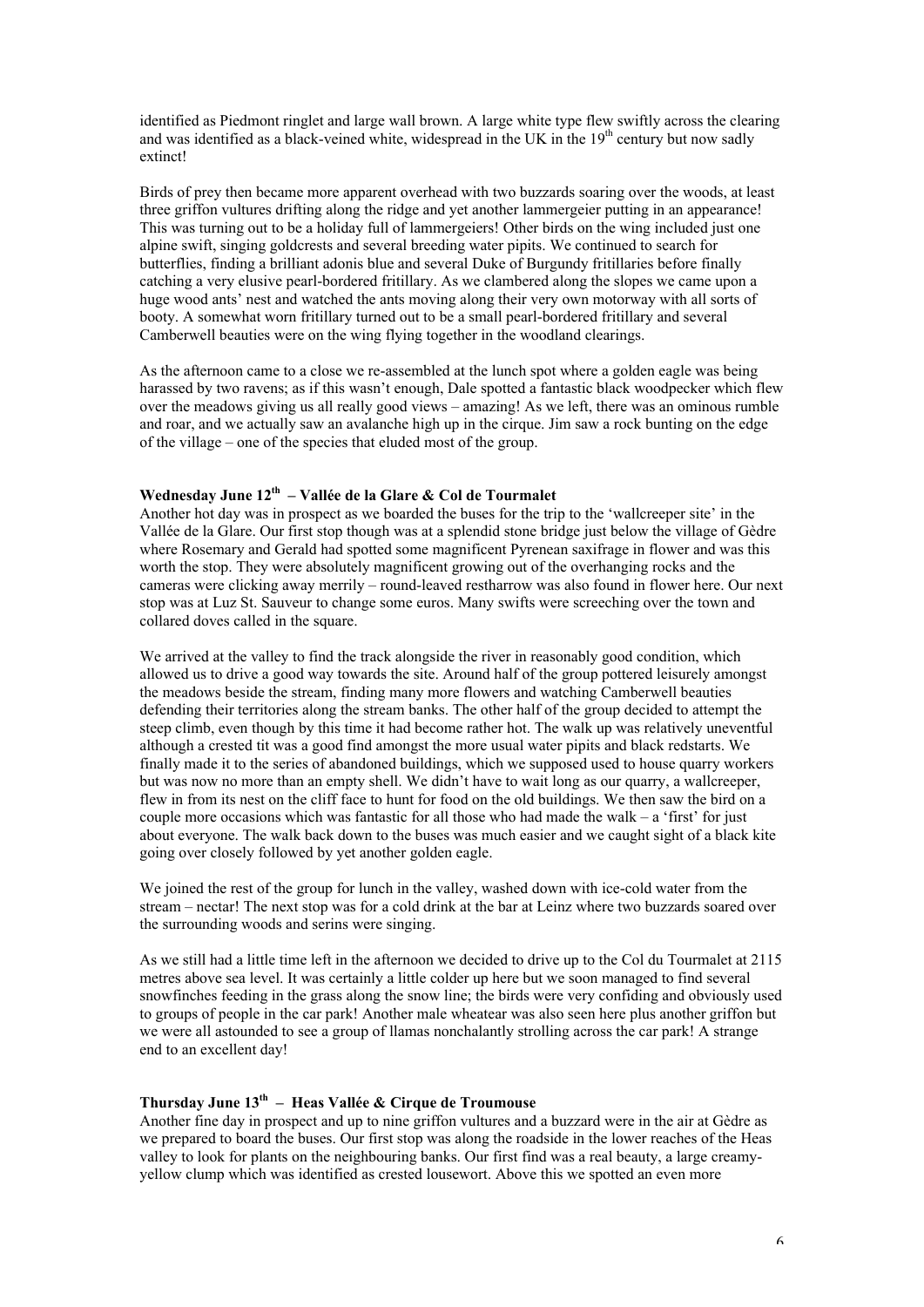spectacular white flower, which turned out to be narrow-leaved helleborine; many fragrant orchids were also found here.

Our second stop was beside a sun-drenched flower-filled meadow, which promised much in the way of butterflies. We (well, Ailsa!) used the net and bug box to great effect and turned up Provençal fritillary, Provençal short-tailed blue, chequered skipper, Moroccan orange-tip, swallowtail and Chapman's blue. Several raptors included yet another lammergeier, two griffon vultures and the second sparrowhawk of the trip. Some of the loveliest flowers were round-headed rampions and a gorgeous maiden pink.

We then boarded the buses for the climb right up into the Cirque de Troumouse and a welcome coffee stop. The owners were a little perplexed as we descended on them but the coffees and chocolates soon arrived. Lots of alpine choughs gave us all super views and several spots on the highest peaks turned out to be five chamois when viewed through the telescope. On the way up to the higher ground we saw another three adult lammergeiers soaring low over the road together with another griffon.

Our last stop was at the highest car park within the Cirque de Troumouse; we wandered off to explore the meadows with their carpets of white Pyrenean buttercups, pink rock jasmine and delicate purple snowbells. We also found a stunning patch of oxlips growing with heavily grazed mezereon*.* Birds were few and far between but we did find lots of singing water pipits, a couple of ravens and yet another lammergeier, this time a juvenile, drifting along the nearby ridge. On the way back we stopped briefly at the same coffee shop and cleaned them out of their flower postcard-books! As we left, we were thrilled to find a stunning male black-eared wheatear and then another as we descended, without even crashing the buses! We stopped to examine a funny tree, which turned out to be alpine elder, and found marvellous displays of garland flower and moss campion.

On the evening stroll to the bridge in Gèdre, people were busy cutting the hayfields, which was rather tragic! What a lucky week we chose – any later and we would have missed many of the most glorious floral sights of the trip.

#### **Friday June 14th** – **Agos Vidalos, Argeles Gazost & Luz St.Sauveur**

The last full day of the holiday and a really hot one – up to  $33$ degrees! What a week of extremes! A great spotted woodpecker was in the trees behind the hotel as we set off for the relatively long drive to Agos Vidalos. This was reputed to be a good site for booted eagles and Egyptian vultures so we were hopeful of a good day. We arrived in mid-morning in intense heat; scanning the skies above the ridge we located approximately 30 griffons and two Egyptian vultures, which shone brilliantly in the sun.

Several of the group opted for the cool shelter of the local church where a mass for one parishioner was in progress. The rest of us climbed up into the wood, where we saw bloody cranesbill, yellow (ordinary) kidney vetch, hoary cinquefoil and drooping star-of-Bethlehem. It was difficult to see the ridge overhead from the interior of the wood but we were kept company by singing blackcaps and chiffchaffs. We also found several new butterflies including marbled white, heath fritillary, cleopatra and pearly heath, the last a close relative our more familiar small heath. Most of the plants here were quite different from the alpine regions and we identified swallow-wort, felty germander and Pyrenean oak.



By now the heat was oppressive and we decided to find a cool spot for lunch; after initial false turns we finally located a spot by the river just outside Argeles Gazost. Two dippers were seen briefly on the river by a couple of members of the group but we all saw both grey and white wagtails on the rocks. Several black redstarts also sang from the trees.

After lunch we took a drive around the Boo-Silhen area but this looked too intensively farmed and seemed devoid of interesting wildlife. We decided to head back to Luz St.Sauveur for cool drinks in the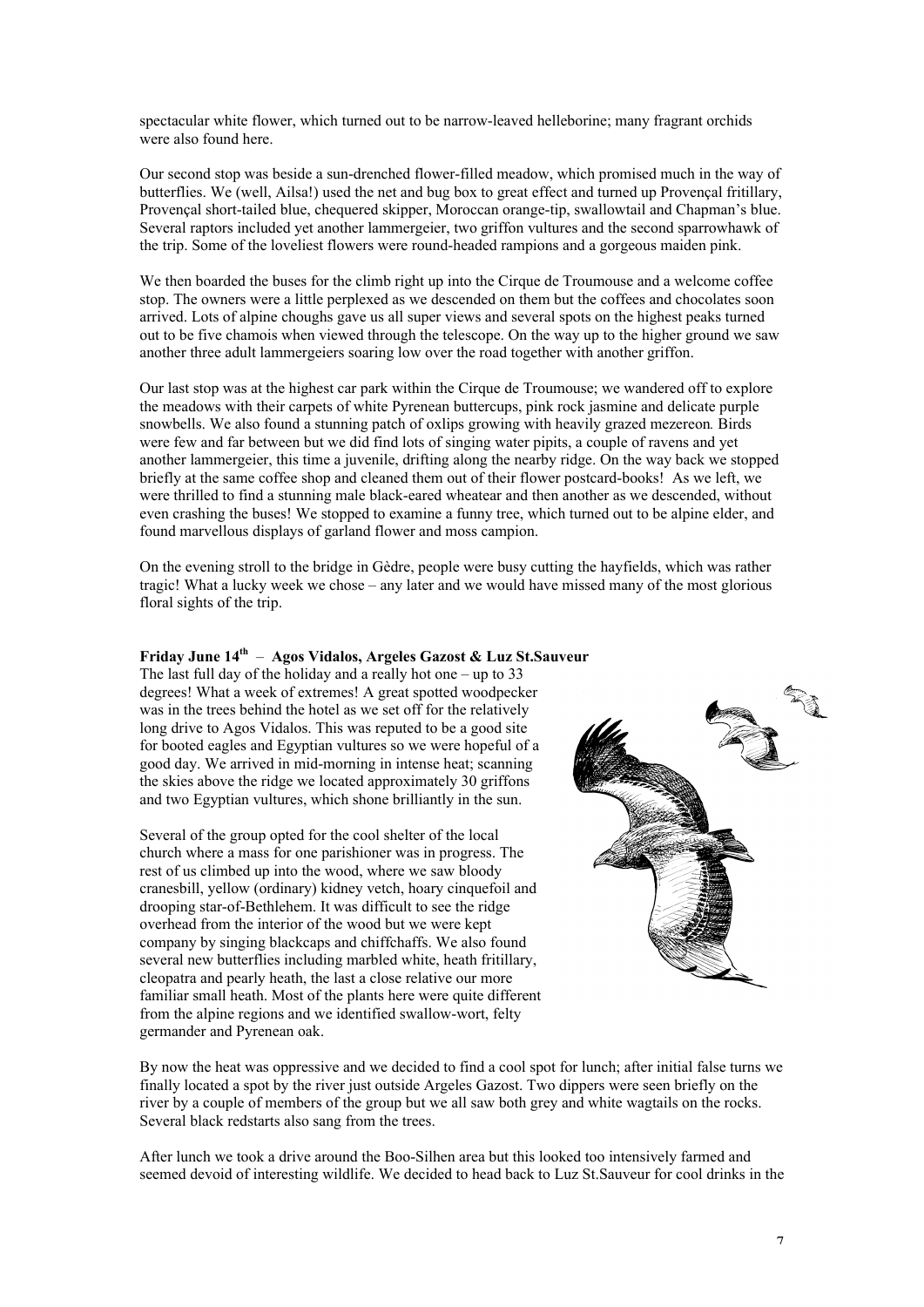shade of the most magnificent lime tree, and a little cultural history. There is a "Templar" fortified church in the town so we explored this in mid-afternoon. It turned out to be a church in the Templar tradition but not actually anything to do with the Templars! Nettle-leaved bellflowers were growing out of the church walls and Dale spotted two honey buzzards soaring on flat wings over the town.

Grace cleverly discovered that it was Brenda and Jimmy's 55<sup>th</sup> wedding anniversary, so Odile rushed off into town for us to buy champagne to celebrate.

#### Saturday June 15<sup>th</sup> – The Journey Home

A last botanical walk for most of the group along tracks above and behind the hotel – Patricia led the mountain goats and Rosemary led the marmots! Many additions to the list were made! We left, reluctantly, in mid-morning, still birding all the way! Masses of kites were flocking around rubbish tips along the route. Over lunch, provided by Odile, Dale heard a corn bunting singing and then a large raptor overhead turned out to be a booted eagle. Almost at once another cry of "what's this over here" went up and a male marsh harrier drifted into view. As if this wasn't enough two hobbies swooped over the car park, hunting dragonflies – amazing!

On the last leg of the drive back to Toulouse we saw a large group of little egrets on the river Garonne as we approached the city but were then dismayed to find the motorway to the airport completely closed! We had to head into the centre of Toulouse and try to find our way out of the maze of streets and traffic. After a few hairy moments we duly arrived at Blagnac airport ready to board our flight home. Our thanks, once again, to everyone for being such great company and making the holiday such fun. We were sad that Kate couldn't be with us this time, but very pleased to meet Jean, Patricia and Susan. Many thanks to Gerald for his fern list, not to mention identifying all the ferns in the first place. Last but not least, thank you all for our lovely furry whistling marmot – what a conversation piece!



|           | Y |
|-----------|---|
| cleopatra |   |

| <b>Species</b>     | <b>Details</b>                                                                            |
|--------------------|-------------------------------------------------------------------------------------------|
|                    |                                                                                           |
| Little egret       | Several near Toulouse on 15 <sup>th</sup>                                                 |
| Honey buzzard      | 2 at Luz St. Sauveur on 14 <sup>th</sup>                                                  |
| Black kite         | Widespread and common esp. in lowland areas.                                              |
| Red kite           | 3 on way to Col de Soulor; c.15 on return journey to Toulouse on 15 <sup>th</sup> .       |
| Short-toed eagle   | 1 at Gèdre on $10^{\text{th}}$ .                                                          |
| Lammergeier        | c.14 sightings from all alpine areas; 4 at Troumouse on 13 <sup>th</sup> .                |
| Egyptian vulture   | 2 at Agos Vidalos on $14^{\text{th}}$ .                                                   |
| Griffon vulture    | Widespread and common in all mountainous areas.                                           |
| Marsh harrier      | Male at Aire de Comminges on 15 <sup>th</sup> .                                           |
| Sparrowhawk        | One at Gèdre on $9^{th}$ & Heas Valley on 13 <sup>th</sup> .                              |
| Common buzzard     | Widespread and relatively common.                                                         |
| Golden eagle       | 2 at Vallée d'Arrens on 9 <sup>th</sup> ; one at Ossoue Valley on $10^{th}$ , Gavarnie on |
|                    | $11^{th}$ & Vallée de la Glere on $12^{th}$ .                                             |
| Booted eagle       | One at Aire de Comminges on 15 <sup>th</sup> .                                            |
| Common kestrel     | Widespread and common.                                                                    |
| Peregrine          | One at Gavarnie on 8 <sup>th</sup> & Col de Solour                                        |
| Black-headed gull  | Several seen near Toulouse on $7th$ .                                                     |
| Yellow-legged gull | Seen near Toulouse on 7 <sup>th</sup> .                                                   |
| Woodpigeon         | 2 at Gavarnie on $11^{th}$ .                                                              |

#### **SYSTEMATIC LIST OF BIRDS**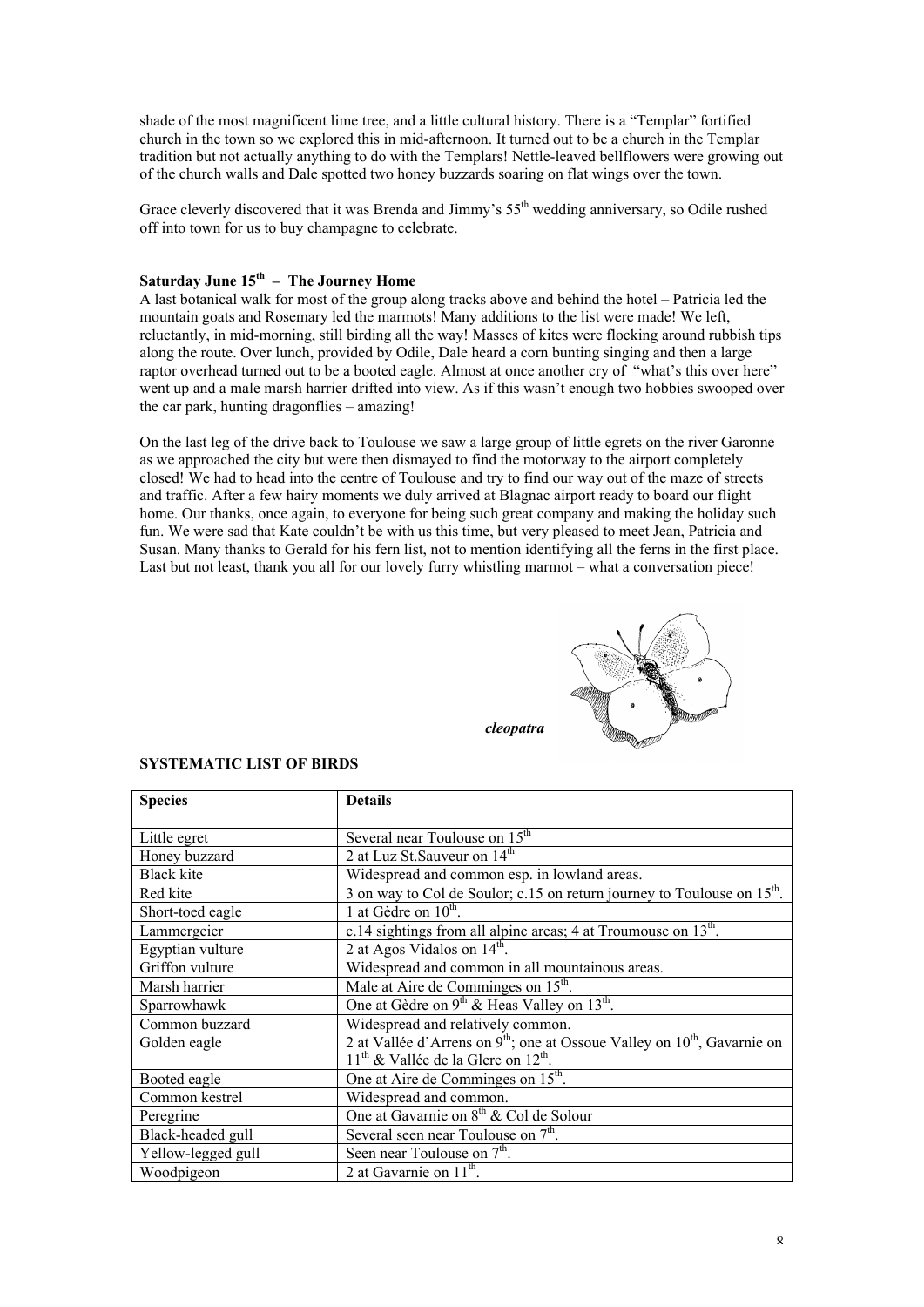| Collared dove                | Widespread and common in towns and villages.                                                                                                             |
|------------------------------|----------------------------------------------------------------------------------------------------------------------------------------------------------|
| Tawny owl                    | 2 at Gèdre on 144 <sup>th</sup> .                                                                                                                        |
| Swift                        | Widespread and common.                                                                                                                                   |
| Alpine swift                 | One at Ossoue valley on 10 <sup>th</sup> & Gavarnie on 11 <sup>th</sup> .                                                                                |
| Green woodpecker             | Two at Vallée d'Arrens, one at Gavarnie & Agos Vidalos                                                                                                   |
| Black woodpecker             | Two at Gavarnie on 11 <sup>th</sup> .                                                                                                                    |
| Great spotted woodpecker     | One at Vallée d'Arrens on 9 <sup>th</sup> & Gèdre on 14 <sup>th</sup> .                                                                                  |
| Woodlark                     | One at Gavarnie on 8 <sup>th</sup> .                                                                                                                     |
| Skylark                      | One at Col de Soulor on 9 <sup>th</sup> .                                                                                                                |
| Crag martin                  | Widespread and common.                                                                                                                                   |
| Swallow                      | One at Vallée d'Arrens on 9 <sup>th</sup> & widespread on 14 <sup>th</sup> .                                                                             |
| House martin                 | Widespread and Common.                                                                                                                                   |
|                              | One at Col de Solour on 9 <sup>th</sup> & Gavarnie on 11 <sup>th</sup> .                                                                                 |
| Tree pipit                   | $100+$ at Gavarnie on $8^{th}$ .                                                                                                                         |
| Meadow pipit                 |                                                                                                                                                          |
| Water pipit                  | Widespread and common at higher levels.                                                                                                                  |
| Grey wagtail                 | Found on all rivers.                                                                                                                                     |
| White wagtail                | Widespread and common.                                                                                                                                   |
| Dipper                       | Peak of three at Gavarnie on 8 <sup>th</sup> .                                                                                                           |
| Wren                         | Relatively common.                                                                                                                                       |
| Dunnock                      | Found at alpine levels.                                                                                                                                  |
| Robin                        | Found in woodland areas.                                                                                                                                 |
| <b>Black redstart</b>        | Widespread and common                                                                                                                                    |
| Northern wheatear            | Peaks of 5 at Gavarnie/Gloriettes on $8th$ & 6 at Boucharo on $10th$ .                                                                                   |
| Black-eared wheatear         | Pair at Troumouse on 13 <sup>th</sup> .                                                                                                                  |
| Rock thrush                  | Pair at Ossoue Valley on 10 <sup>th</sup> & one at Heas Valley on 13 <sup>th</sup> .                                                                     |
| Blackbird                    | Widespread and common.                                                                                                                                   |
| Song thrush                  | Singing birds at Gavarnie on 8 <sup>th</sup> & 11 <sup>th</sup> & Vallée D'Arrens on 9 <sup>th</sup>                                                     |
| Mistle thrush                | Relatively widespread but uncommon.                                                                                                                      |
| Garden warbler               | One at Gavarnie on $8^{th}$ & $11^{th}$ .                                                                                                                |
| Blackcap                     | Widespread and common.                                                                                                                                   |
| Chiffchaff                   | Widespread and relatively common.                                                                                                                        |
| Goldcrest                    | Heard at Gavarnie on 11 <sup>th</sup> .                                                                                                                  |
| Firecrest                    | One at Gèdre on 14 <sup>th</sup> .                                                                                                                       |
| Spotted flycatcher           | One at Gèdre on $7th$ & 14 <sup>th</sup> then Gavarnie on 11 <sup>th</sup> .                                                                             |
| Crested tit                  | One at Vallée de la Glere on 12 <sup>th</sup> .                                                                                                          |
| Coal tit                     | Recorded at most forest locations.                                                                                                                       |
| Blue tit                     | Recorded from Gèdre.                                                                                                                                     |
| Great tit                    | Widespread and common.                                                                                                                                   |
| Nuthatch                     | Three at Gèdre on 11 <sup>th</sup> .                                                                                                                     |
| Wallcreeper                  | One at Vallée de la Glere on 12 <sup>th</sup> .                                                                                                          |
|                              |                                                                                                                                                          |
| Red-backed shrike            |                                                                                                                                                          |
|                              | Single pairs at Gavarnie on $8th$ & $11th$ plus Ossoue Valley on $10th$ .<br>Widespread and common.                                                      |
| Jay                          | Common in lowland areas.                                                                                                                                 |
| Magpie                       |                                                                                                                                                          |
| Alpine chough                | Common in alpine areas, peak of 70 at Gavarnie on 8 <sup>th</sup> .                                                                                      |
| Red-billed chough            | Widespread and common.                                                                                                                                   |
| Carrion crow                 | Widespread in small numbers.                                                                                                                             |
| Raven                        | Reported from all locations in twos & threes.                                                                                                            |
| Snowfinch                    | 5 at Col du Tourmalet on 12 <sup>th</sup> .                                                                                                              |
| House sparrow                | Widespread and common.                                                                                                                                   |
| Chaffinch                    | Widespread and common.                                                                                                                                   |
| Serin                        | Widespread and relatively common.                                                                                                                        |
| Citril finch                 | 12 at Gavarnie on 11 <sup>th</sup> .                                                                                                                     |
| Goldfinch                    | Occasional birds at Luz St. Sauveur & Agos Vidalos.                                                                                                      |
| Linnet                       | Occasional birds at Boucharo, Col de Dolour & Troumouse.                                                                                                 |
| Bullfinch                    | Male at Gèdre on 10 <sup>th</sup> & 2 at Vallée de la Glere on 12 <sup>th</sup> .                                                                        |
| Yellowhammer                 | Several sightings at higher levels.                                                                                                                      |
| Cirl bunting<br>Rock bunting | Singing male at Gavarnie on 8 <sup>th</sup> & Agos Vidalos on 14 <sup>th</sup> .<br>Single birds at Gloriettes on $8th$ & Gavarnie on 11 <sup>th</sup> . |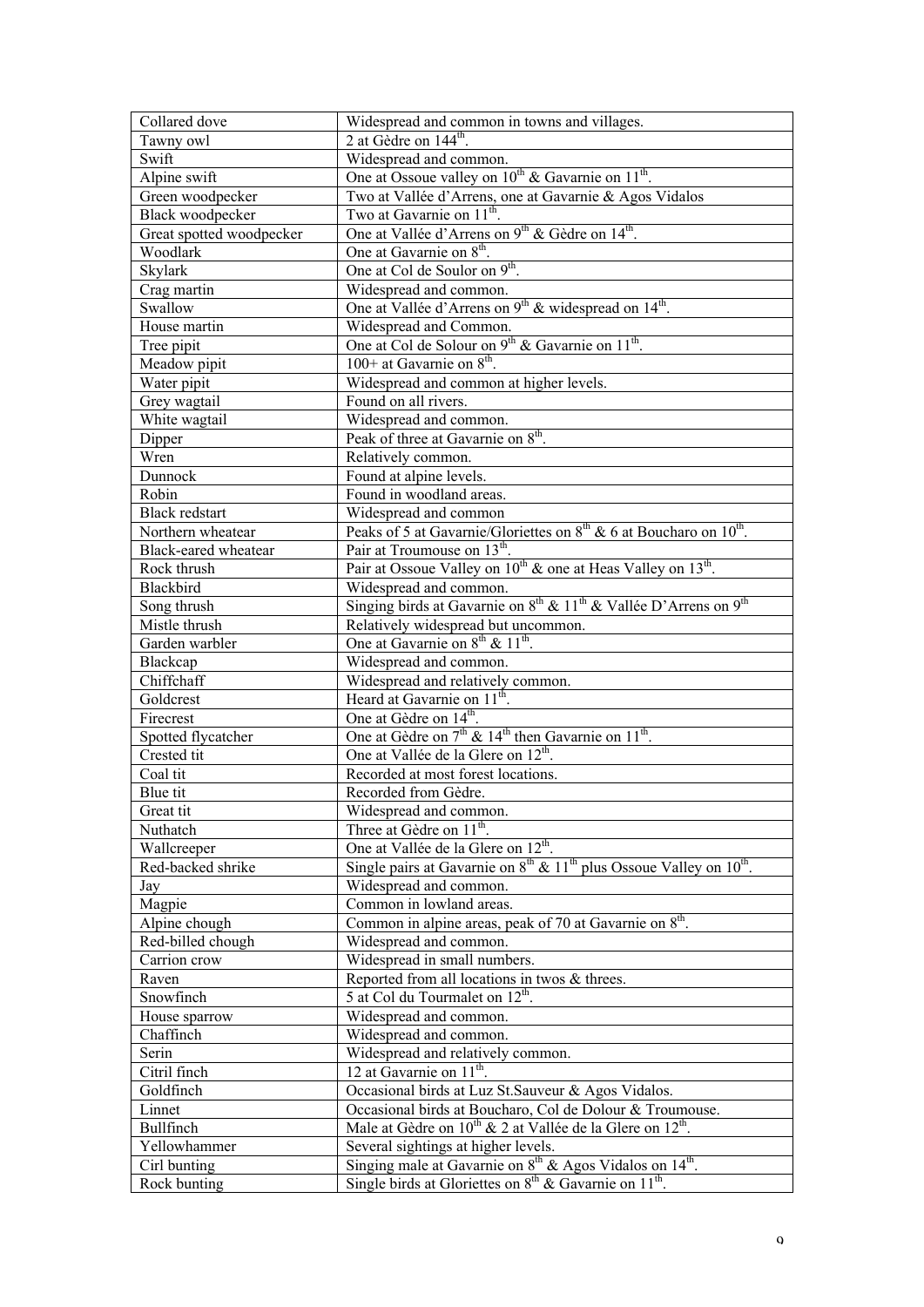#### **SYSTEMATIC LIST OF BUTTERFLIES**

| Swallowtail                 | Clouded Apollo                  |
|-----------------------------|---------------------------------|
| <b>Black-veined White</b>   | Large White                     |
| Small White                 | Green-veined White              |
| Wood White                  | Orange Tip                      |
| Moroccan Orange Tip         | Clouded Yellow                  |
| <b>Brimstone</b>            | Cleopatra                       |
| Pale Clouded Yellow         | Green Hairstreak                |
| Large Blue                  | Little Blue                     |
| <b>Brown Argus</b>          | Adonis Blue                     |
| Common Blue                 | Chapman's Blue                  |
| Provençal Short-tailed Blue | Duke of Burgundy Fritillary     |
| Camberwell Beauty           | Peacock                         |
| Red Admiral                 | Painted Lady                    |
| Small Tortoiseshell         | Queen of Spain Fritillary       |
| Pearl-bordered Fritillary   | Small Pearl-bordered Fritillary |
| Heath Fritillary            | Provençal Fritillary            |
| Marbled White               | Piedmont Ringlet                |
| Meadow Brown                | Small Heath                     |
| Speckled Wood               | Large Wall Brown                |
| Pearly Heath                | Grizzled Skipper                |
| Red-underwing Skipper       | Dingy Skipper                   |
| Chequered Skipper           |                                 |
|                             |                                 |

### **Flowers in the French Pyrenees**

English and scientific names are mostly based on 'Alpine Flowers of Britain and Europe' by Christopher Grey-Wilson and Marjorie Blamey (published by Collins), or occasionally in its companion volume 'The Wild Flowers of Britain and northern Europe' by Fitter, Fitter and Blamey.

#### **Pines and cypresses**

| European silver fir                     | Abies alba             |
|-----------------------------------------|------------------------|
| European larch                          | Larix decidua          |
| Black pine (Pyrenean subspecies)        | Pinus nigra salzmannii |
| Scots pine                              | Pinus sylvestris       |
| Juniper                                 | Juniperis communis     |
| Yew                                     | Taxus baccata          |
| Willow, birch, hazel and beech families |                        |
| Alder                                   | Alnus glutinosa        |
| Aspen                                   | Populus tremula        |
| Silver birch                            | Betula pendula         |
| Hazel                                   | Corylus avellana       |
| <b>Beech</b>                            | Fagus sylvatica        |
| Sweet chestnut                          | Castanea sativa        |
| Pyrenean oak                            | Quercus pyrenaica      |
| Sessile oak                             | Quercus petraea        |
| Sandalwood family                       |                        |

Osyris *Osyris alba*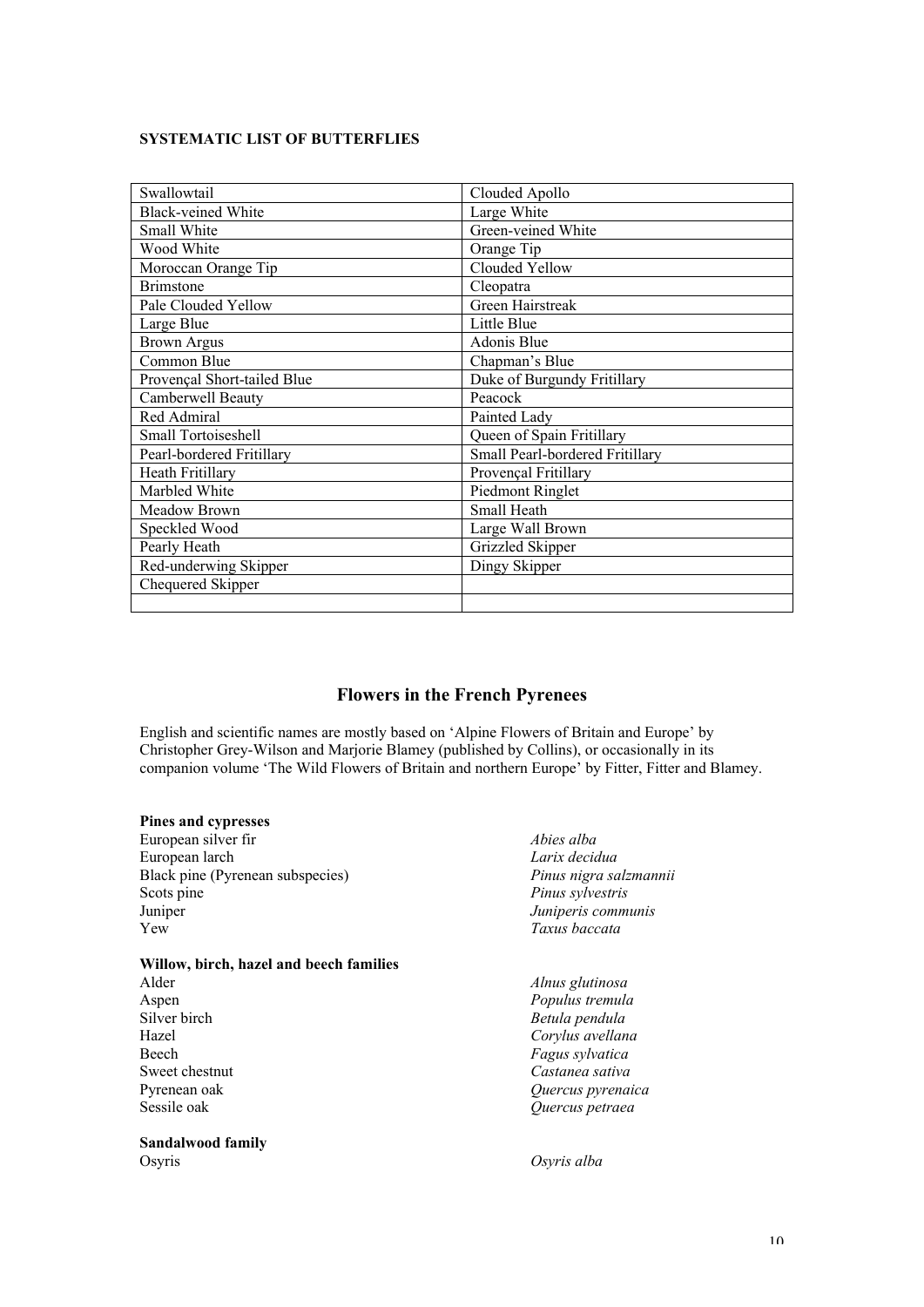**Nettles** Stinging nettle *Urtica dioca*

**Mistletoe**

#### **Docks**

Rubble dock or French sorrel *Rumex scutatus*<br> *Rumex acetosa*<br> *Rumex acetosa* Bistort *Polygonum bistorta* Alpine bistort *Polygonum viviparum*

#### **Pink family**

Ragged robin *Lychnis viscaria* Nottingham catchfly *Silene nutans* **Spanish catchfly** *Silene otites*<br>Tufted catchfly *Silene saxifr* Bladder campion *Silene vulgaris* White campion **Silene latifolia**<br>
Red campion **Silene dioica**<br>
Silene dioica Red campion Moss campion *Silene acaulis* Maiden pink *Dianthus deltoides* Fringed pink *Dianthus monspessulanus* Common chickweed *Stellaria nemorum* Greater stitchwort *Stellaria holostea* Snow in summer (widely naturalised) *Cerastium tomentosum* Field mouse-ear *Cerastium arvense* agg.

# **Buttercup family**<br>Stinking hellebore

Green hellebore *Helleborus viridus* Globeflower *Trollius europaeus* Marsh marigold *Caltha palustris* Hepatica *Hepatica nobilis* Creeping buttercup *Ranunculus repens* Meadow buttercup *Ranunculus acris* Gouan's buttercup *Ranunculus gouanii* Bulbous buttercup *Ranunculus bulbosus* agg. Pyrenean buttercup *Ranunculus pyrenaeus* Mountain larkspur *Delphinium montanum* Narcissus-flowered anemone *Anemone narcissiflora* Lesser spearwort *Ranunculus flammula* Common meadow-rue *Thalictrum flavum* Clematis/traveller's joy *Clematis vitalba* Common columbine *Aquilegia vulgaris*

# **Fumitory family**

#### **Poppy family**

Common or corn poppy *Papaver rhoeas* Long-headed poppy *Papaver dubium* Greater celandine *Chelidonium majus* Welsh poppy *Meconopsis cambrica*

#### **Crucifers**

Austrian rocket S*isymbrium austriacum* Murbeckiella *Murbeckiella pinnatifida* Tansy-leaved rocket *Hugueninia tanacetifolia* Decumbent treacle-mustard *Erysimum decumbens*

#### Mistletoe *Viscum album*

Common sorrel *Rumex acetosa*

 $Silene$  saxifraga

Stinking hellebore *Helleborus foetidus*

#### Common fumitory *Fumaria officinalis*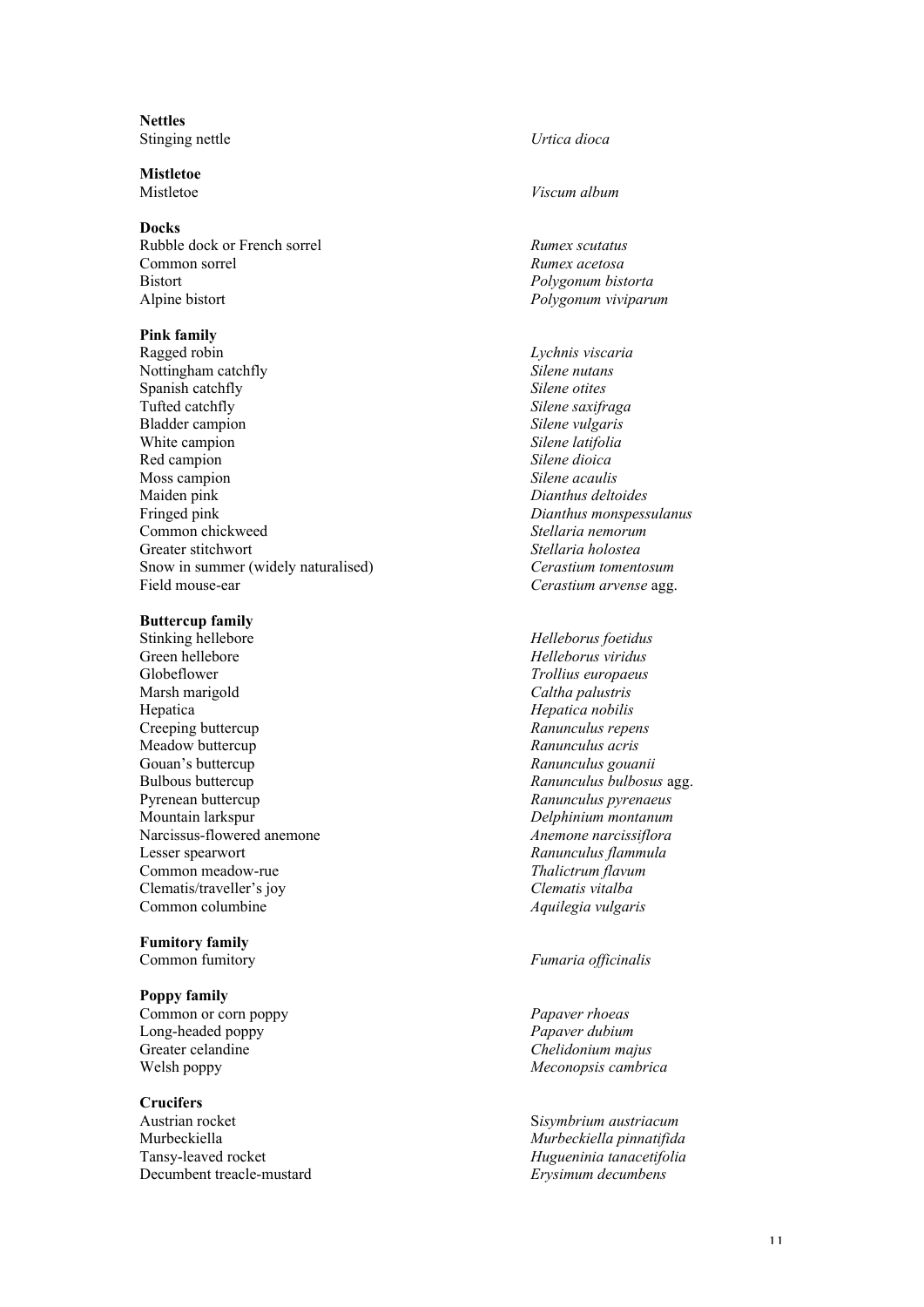Dame's violet *Hesperis matronalis* Cuckoo flower *Cardamine pratensis* Yellow whitlow-grass *Draba aizoides* Chamois cress *Hutchinsia alpina* Spoon-leaved candytuft *Iberis spathulata* Shepherd's purse *Capsella bursa-pastoris* Prickly lettuce *Lactuca serriola*

#### **Mignonette family**

Wild mignonette *Resada lutea* Pyrenean mignonette *Reseda glauca*

#### **Stonecrop family**

Roseroot *Rhodiola rosea*

#### **Saxifrages**

Round-leaved saxifrage *Saxifraga rotundifolia* Livelong or paniculate saxifrage *Saxifraga paniculata* Yellow saxifrage *Saxifraga aretioides* Reddish saxifrage *Saxifraga media* Pyrenean saxifrage *Saxifraga longifolia*

#### **Rose family**

Dropwort *Filipendula vulgaris* Raspberry *Rubus idaeus* Bramble *Rubus fruticosus* agg.<br>Field rose *Rosa arvensis* Field rose *Rosa arvensis* Blue-leaved rose *Rosa glauca* Alpine rose *Rosa pendulina* (=*R. alpina* ) Provence rose *Rosa gallica* Dog rose *Rosa canina* Downy rose *Rosa tomentosa* agg. Sweet briar *Rosa rubiginosa* Salad burnet *Sanguisorba minor* Mountain avens *Dryas octopetula* Pyrenean avens *Geum pyrenaicum* Rock cinquefoil *Potentilla rupestris* Creeping cinquefoil *Potentilla reptans* Alchemilla-leaved cinquefoil *Potentilla alchimilloides* Tormentil *Potentilla erecta* A wild strawberry *Fragaria viridis* Alpine lady's mantle *Alchemilla alpina*<br>
Hoppe's lady's mantle *Alchemilla hopped* Hoppe's lady's mantle *Alchemilla hoppeana* agg.<br>
Lady's mantle *Alchemilla vulgaris* agg.<br> *Alchemilla vulgaris* agg. Lady's mantle *Alchemilla vulgaris* agg.<br>
Crab apple *Malus sylvestris* Mountain ash or Rowan *Sorbus aucuparia* Whitebeam *Sorbus aria*<br>Amelanchier *Amelanchier Amelanchier* Hawthorn *Crataegus monogyna* Blackthorn *Prunus spinosa* Bird cherry *Prunus padus*

#### **Pea family**

Tufted vetch *Vicia cracca* Pyrenean vetch *Vicia pyrenaica* Bush vetch *Vicia sepium*

Mountain houseleek *Sempervivum montanum*

Saxifraga moschata

Burnet rose *Rosa pimpinellifolia* Malus sylvestris Amelanchier *Amelanchier ovalis*

Winged greenweed *Chamaespartium sagittale*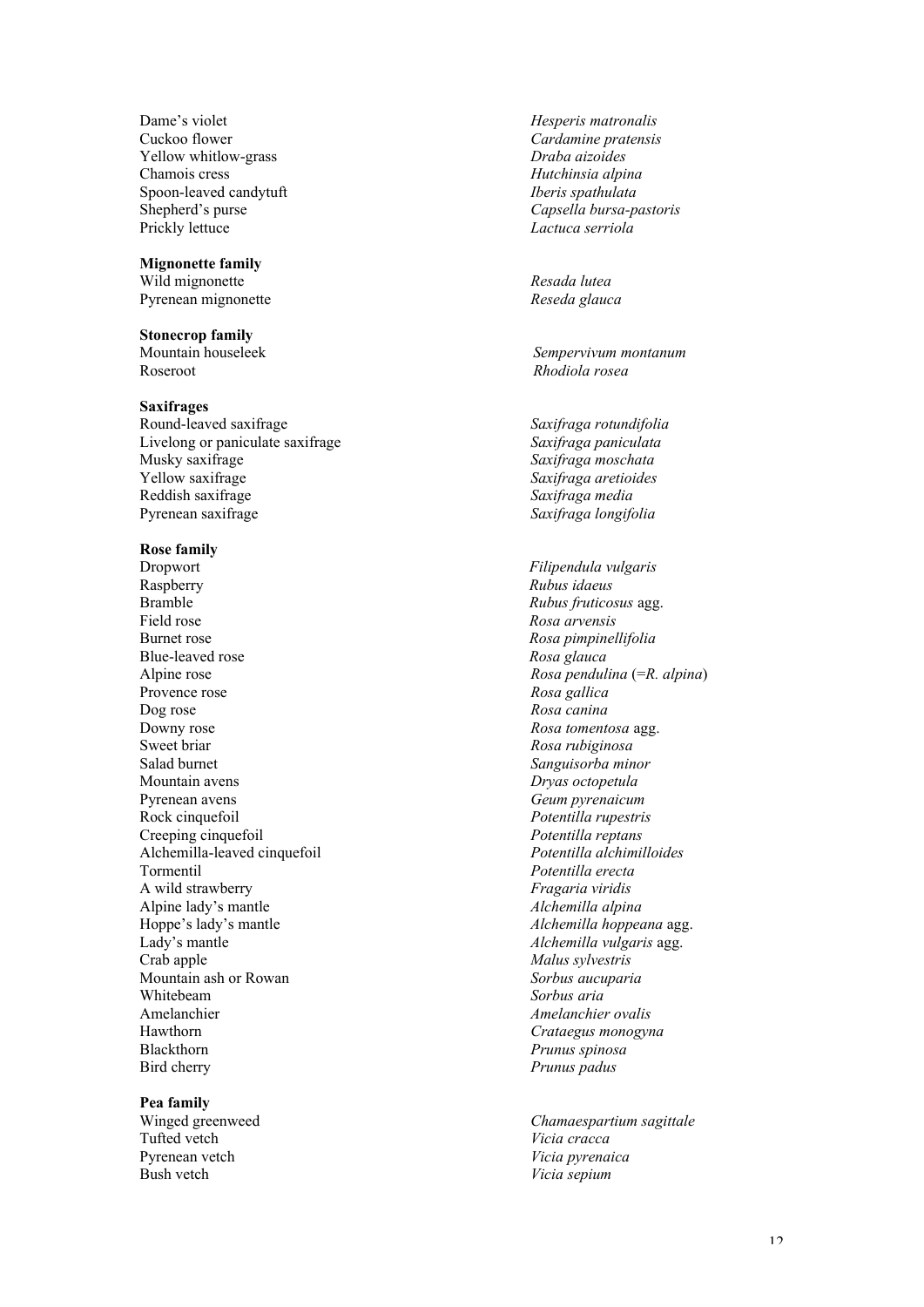Spring vetchling *Lathyrus vernus* Meadow vetchling *Lathyrus pratensis* Bitter vetch *Lathyrus montanus* Broad-leaved everlasting pea *Lathyrus latifolius* Round-leaved restharrow *Ononis rotundifolia* Yellow restharrow *Ononis striata* White melilot<br>
Alpine clover<br>
Trifolium alpine clover Alpine clover *Trifolium alpinum*<br>
Mountain clover *Trifolium montanu* Mountain clover *Trifolium montanum*<br>
White clover *Trifolium repens* Red clover *Trifolium pratense* Hop trefoil *Trifolium campestre* Sulphur clover *Trifolium ochroleucon* Alpine birdsfoot trefoil *Lotus alpinus* Birdsfoot trefoil *Lotus corniculatus* agg. Kidney vetch **Anthyllis** *Vulneraria*<br>Kidney vetch – red flowers *Anthyllis vulneraria* 

#### **Geraniums**

Ashy cranesbill *Geranium macrorrhizum* Bloody cranesbill *Geranium sanguineum* Meadow cranesbill *Geranium pratense* Wood cranesbill *Geranium sylvaticum* Dusky cranesbill<br> *Pyrenean cranesbill* (=hedgerow cranesbill)<br> *Geranium pyrenaicum*<br> *Geranium pyrenaicum* Pyrenean cranesbill (=hedgerow cranesbill) *Geranium pyren*<br>Dovesfoot cranesbill *Geranium molle* **Dovesfoot cranesbill Geranium** *molle*<br> **Cut-leaved cranesbill Geranium** *Geranium dissectum* Cut-leaved cranesbill *Geranium dissectum* Herb robert *Geranium robertianum* Common storksbill *Erodium cicutarium* Rock storksbill *Erodium petraeum*

#### **Spurges**

- 
- **Flaxes** Purging (=fairy) flax *Linum catharticum*

#### **Milkworts**

#### **Maple, lime, olive and box families**

Lime sp

#### **Mallows** Common mallow Malva alcea Dwarf mallow Malva neglecta

 $Trifolium$  *repens* Kidney vetch – red flowers *Anthyllis vulneraria* subsp *pyrenaica*<br>Horseshoe vetch *Hinnocrenis comosa* Hippocrepis comosa

Round-leaved cranesbill *Geranium rotundifolium*

Cypress spurge *Euphorbia cyparissias* Wood spurge *Euphorbia amygdaloides* Dog's mercury *Mercurialis perennis*

Nice milkwort *Polygala nicaeensis* Tufted milkwort *Polygala comosa*

Sycamore *Acer pseudoplatanus* Field maple *Acer campestre*<br>
Lime sp<br>
Tilea sp<br>
Tilea sp Ash *Fraxinus excelsior* Box *Buxus sempervirens* Privet *Ligustrum lucidum* Wild jasmine *Jasminum fruticans* Lilac *Syringa vulgaris* Buddliea *Buddleia davidii*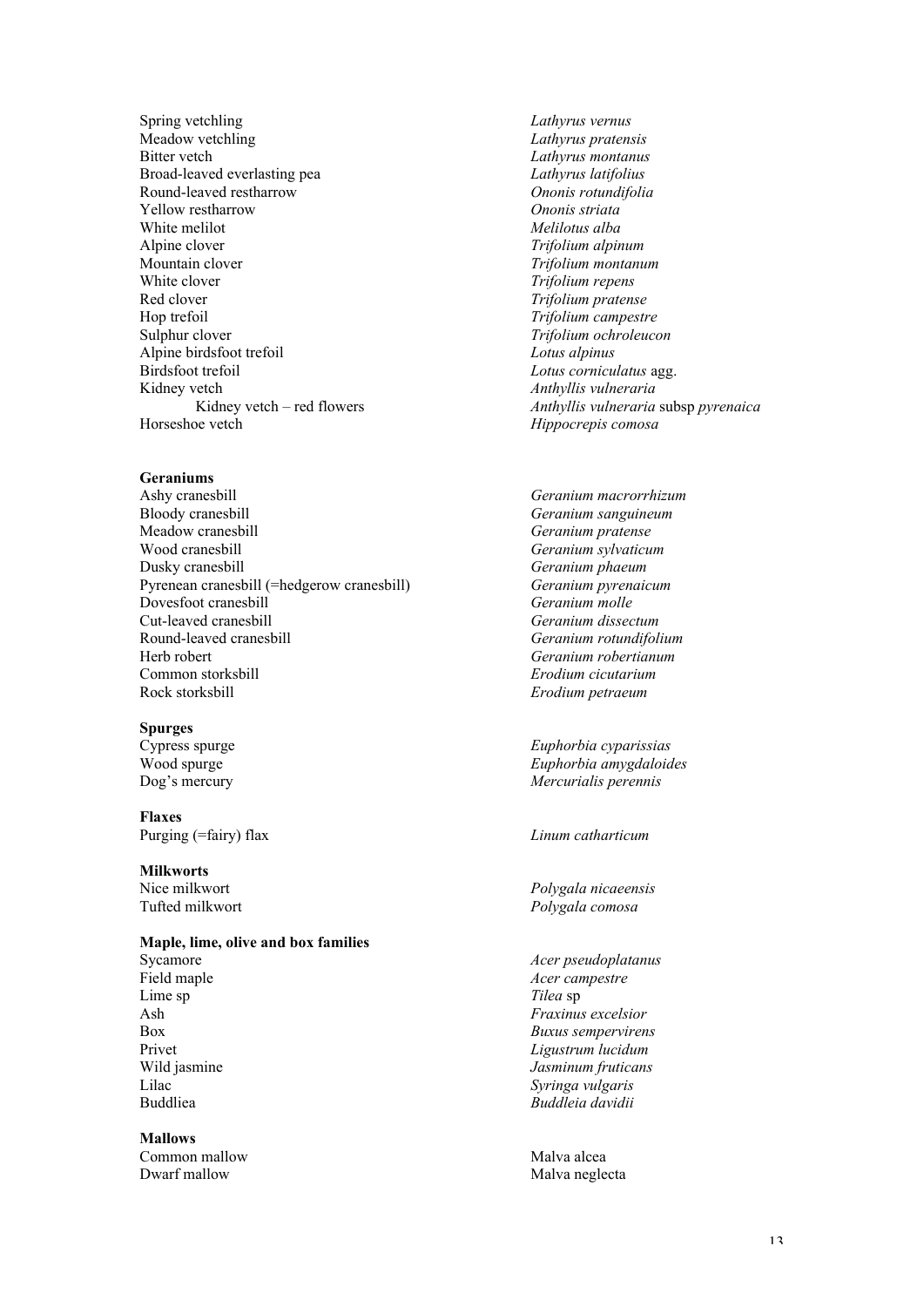**Daphne family**

# **Rockroses**

Willowherb family Evening primrose *Oenothera sp.*

St John's worts<br>Perforate St John's wort

#### **Violets and pansies** Pyrenean violet *Viola pyrenaica* Dog violet *Viola riviniana*

**Dogwood family**

# **Ivy**

#### **Umbellifers**

Sanicle *Sanicula europaea* Pyrenean eryngo *Eryngium bourgatii* Sweet cicely *Myrrhis odorata*<br>
Hogweed *Heracleum spond* Heracleum spondylium Conopodium sp? Likely to be pignut *Conopodium majus* or Conopodium *C. pyrenaicum* Cow parsley *Anthriscus sylvestris* agg. Sickle-leaved hare's ear *Bupleurum falcatum* Masterwort *Peucedanum ostruthian*

Heather family

#### **Primrose family**

Cowslip *Primula veris* Birdseye primrose *Primula farinosa* Entire-leaved primrose *Primula integrifolia* Marginate primrose *Primula marginata* Pink rock-jasmine *Androsace carnea* Alpine snowbell *Soldanella alpina* Scarlet pimpernel *Anagallis arvensis*

#### **Thrift family**

Mezereum *Daphne mezereum* Spurge laurel *Daphne laureola* subsp *philippi* Garland flower *Daphne cneorum*

Common rockrose *Helianthemum nummularium* White rockrose *Helianthemum apenninum* Alpine rockrose *Helianthemum oelandicum* Hoary rockrose *Helianthemum canum*

Hypericum perforatum agg. Tutsan (planted) *Hypericum androsaemum*

Heartsease *Viola tricolor*

Common dogwood *Cornus sanguinea*

#### Ivy *Hedera helix*

Cowberry *Vaccinium vitis-idaea* Bilberry *Vaccinium myrtillus* Alpenrose *Rhododendron ferrugineum* Heather *Calluna vulgaris*

Oxlip *Primula elatior* Ciliate rock-jasmine *Androsace chamaejasme*

Mountain thrift *Armeria maritima* subsp *alpina*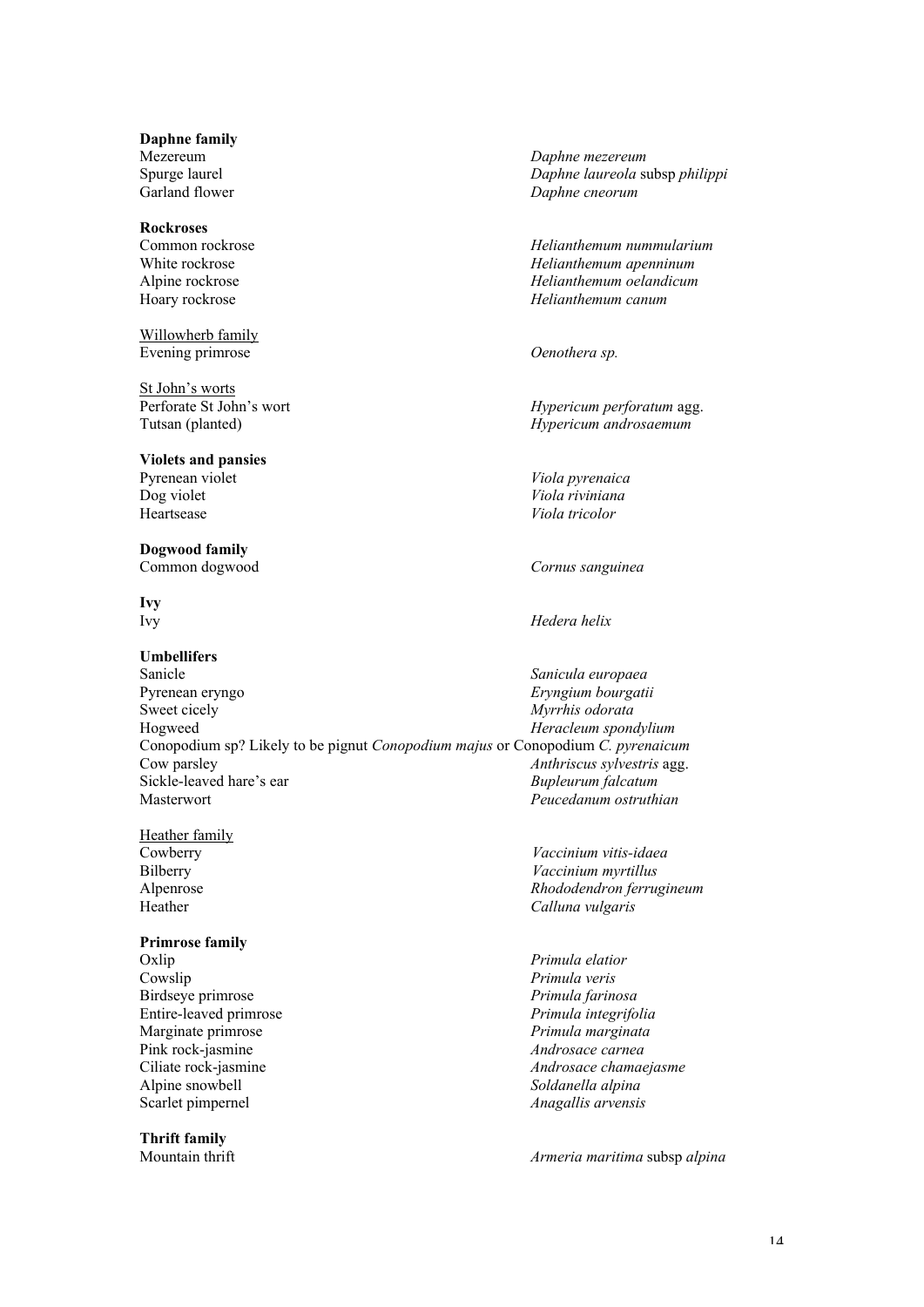**Gentians**

**Oleander family** Greater periwinkle *Vinca major*

**Milkweed family**<br>Swallow-wort (yellow flowered)

#### **Borage family**

Gromwell *Lithospermum officianale* Viper's bugloss *Echium vulgare* Long-leaved lungwort (leaves only) *Pulmonaria longifolia* Alpine wood forget-me-not *Myosotis alpestris* Bur forget-me-not *Lappula squarrosa*

#### **Labiates**

Felty germander *Teucrium polium* Common bugle *Ajuga reptans* Meadow clary *Salvia pratensis* White deadnettle *Lamium album* Betony *Stachys officinalis*<br>
Yellow woundwort *Stachys recta* Yellow woundwort *Stachys recta* Alpine woundwort<br>
Alpine calamint<br>
Acinos alpinus<br>
Acinos alpinus Alpine calamint *Acinos alpinus* Basil-thyme *Acinos arvensis* Marjoram *Origanum vulgare* Thyme *Thymus serpyllum*

#### **Figwort family – including toadflaxes and speedwells**

Rock snapdragon *Antirrhinum sempervirens* Common snapdragon *Antirrhinum majus* Pyrenean toadflax *Linaria supina* Alpine toadflax *Linaria alpina* Ivy-leaved toadflax *Cymbalaria muralis* Fairy foxglove *Erinus alpinus* Dark mullein (branched form) *Verbascum chaixii* Common figwort *Scrophularia nodosa* Alpine (= French or dog's figwort) *Scrophularia canina* Thyme-leaved speedwell *Veronica serpyllifolia* Spiked Pyrenean speedwell *Veronica ponae* Germander speedwell *Veronica chamaedrys* Brooklime *Veronica beccabunga*<br> *Veronica arvensis*<br> *Veronica arvensis* Large speedwell (subsp. prostrata) *Veronica prostrata* Alpine bartsia *Bartsia alpina* Crested lousewort *Pedicularis tuberosa* Pyrenean lousewort *Pedicularis pyrenaica* Yellow rattle *Rhinanthus minor* Narrow-leaved rattle *Rhinanthus angustifolia*

#### **Gloxinia family**

Trumpet gentian *Gentiana acaulis* Spring gentian *Gentiana verna*

#### Swallow-wort (yellow flowered) *Vincetoxicum hirundaria* subsp *intermedium*

Wood sage *Teucrium scorodonia* Pyramidal bugle *Ajuga pyramidalis* subsp *genevensis* Yellow archangel *Lamiastrum galeobdolon* Gypsywort *Lycopus europaeus*

Chaenorhinum *Chaenorhinum origanifolium* Wall speedwell *Veronica arvensis*

#### Ramonda *Ramonda myconi*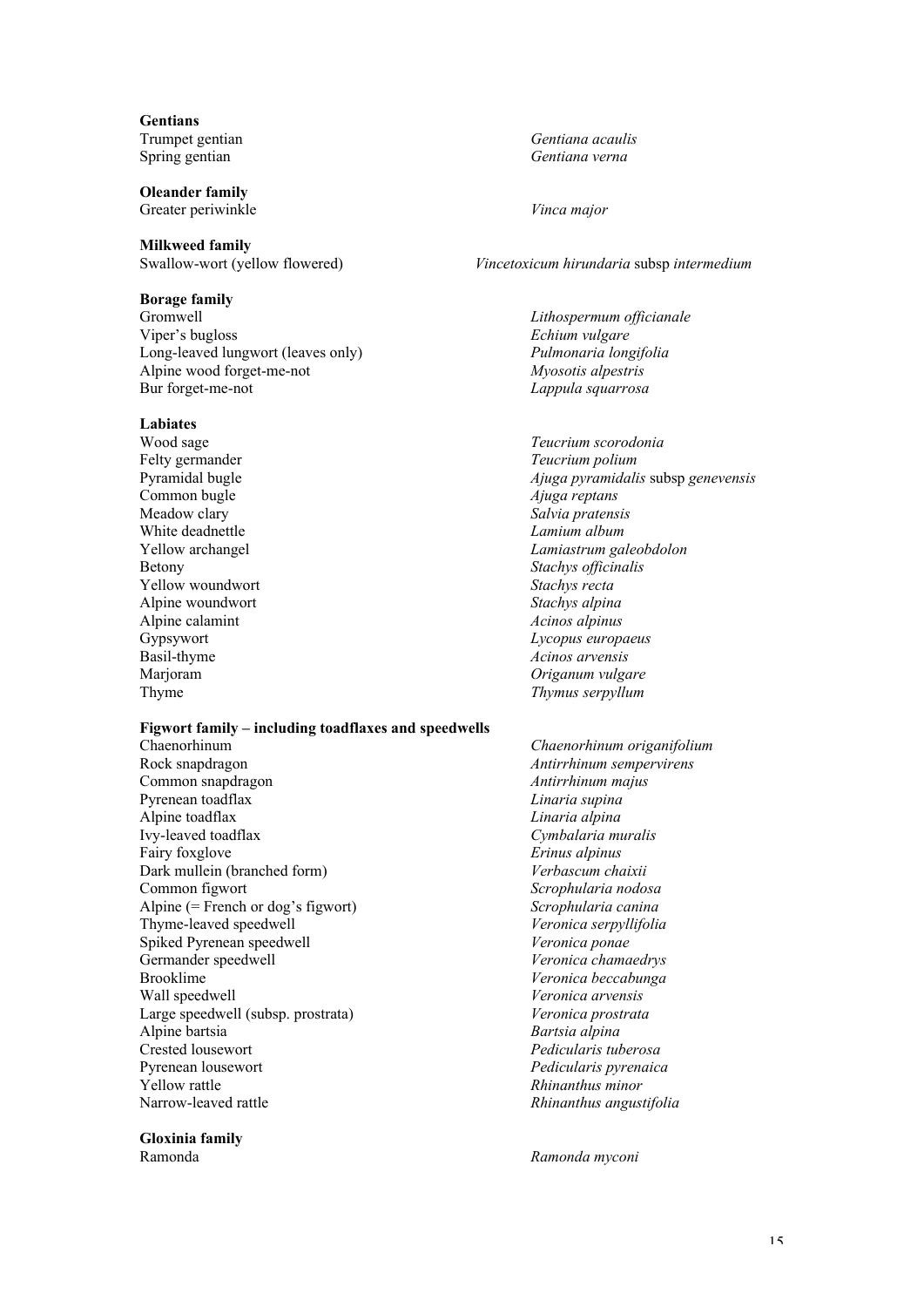**Globularia family** Matted globularia *Globularia repens* Leafless-stemmed globularia *Globularia nudicaulis*

**Butterworts** Large-flowered butterwort *Pinguicula grandiflora* Common butterwort *Pinguicula vulgaris*

**Plantains** Greater plantain *Plantago major* Hoary plantain *Plantago media*

**Bedstraws** Lady's bedstraw *Galium verum*

**Honeysuckles** Black-berried honeysuckle *Lonicera caerulea* Fly honeysuckle *Lonicera xylosteum* Elder *Sambucus niger* Alpine elder *Sambucus racemosa*

**Valerians** Pyrenean valerian *Valeriana pyrenaica* Three-leaved valerian<br>Cornsalad

**Teasel family**

#### **Bellflower family**

Round-headed rampion *Phyteuma orbiculare* Black rampion (though not supposed to occur!) *Phyteuma nigrum* Nettle-leaved bellflower *Campanula trachelium* Small scabious *Scabiosa columbaria*

**Daisy family – composites**

Golden rod *Solidago virgaurea* Daisy *Bellis perennis* Southern daisy *Bellis sylvestris* Pineapple mayweed *Chamomilla suaveolens* Evax *Evax pygmaea* Catsfoot/mountain everlasting Ox-eye daisy *Charles Conserved as Charles Conserved as Charles Leucanthemum vulgare* **agg. Yarrow** *Achillea millefolium* **agg.** Coltsfoot *Tussilago farfara* Alpine coltsfoot *Homogyne alpina* Cotton thistle *Onopordum acanthium* Musk thistle *Carduus nutans* Pyrenean thistle *Carduus carlinoides* Pyrenean woolly thistle *Cirsium richteranum* Brown-rayed knapweed *Centaurea jacea* Urospermum *Urospermum dalechampii* Blue/mountain lettuce *Lactuca perennis* Prickly lettuce *Lactuca serriola*

Ribwort plantain *Plantago lanceolata*

Hedge bedstraw *Galium mollugo*  $G$ alium sylvaticum Woodruff *Galium odoratum*

 $Valeriana$  *officinalis*  $Valerianella locusta agg.$ 

Teasel *Dipsacus fullonum*

Alpine aster *Aster alpinus*  $A$ *chillea millefolium* agg.